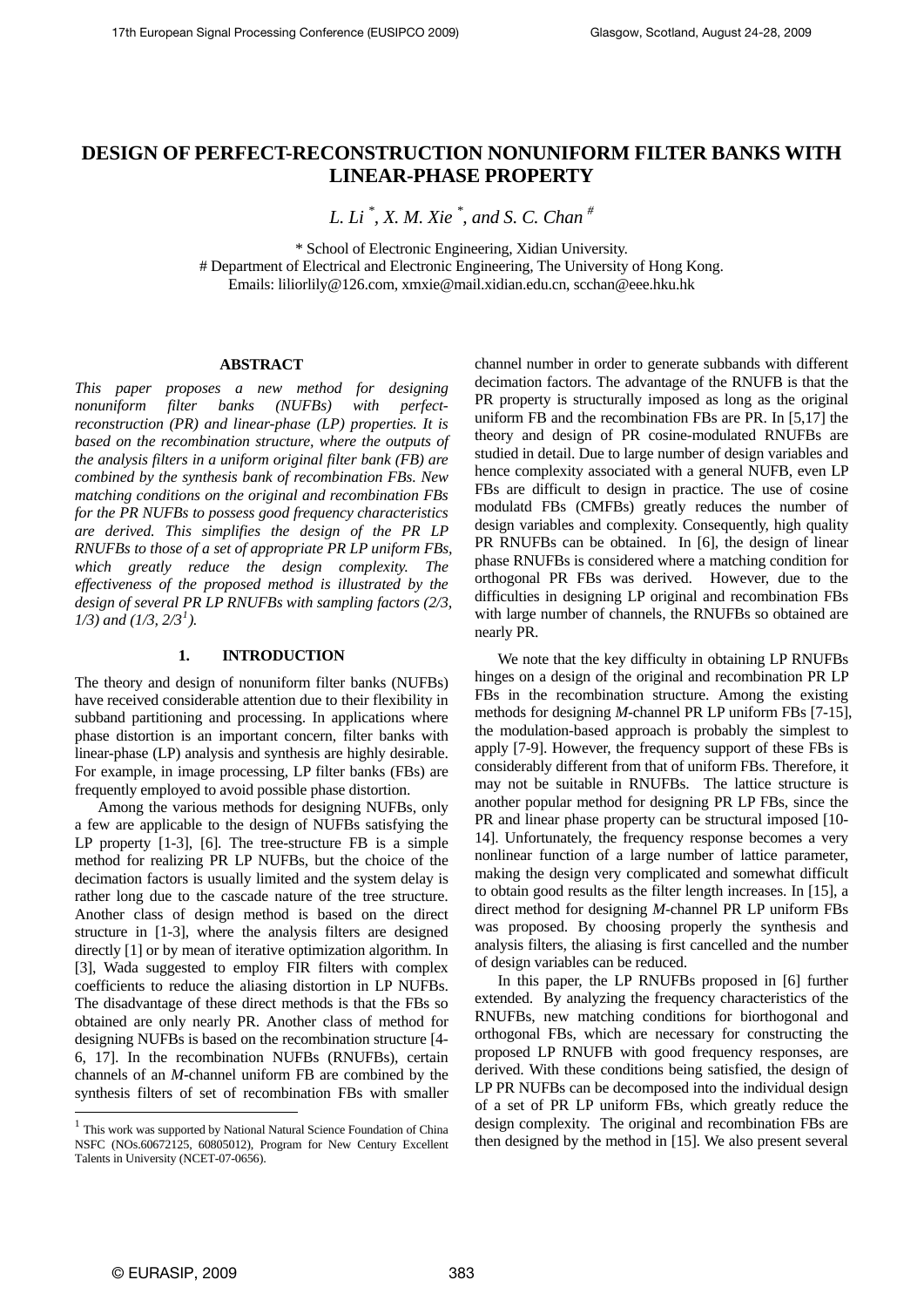PR linear-phase recombination nonuniform filter banks so obtained, which to our best knowledge are reported at the first time in the literature.

## **2. THE PROPOSED PR LP RNUFBS**

# **2.1 Principle of Recombination NUFBs**

Figure-1(a) shows the general structure of an *L* -channel RNUFB, where certain subchannels of a *M* channel uniform FB are recombined by the synthesis filters of transmultipliers with small channel number. For simplicity, only the *l-th* channel,  $l=0,...,L-1$ , is shown where an  $m_l$ channel transmultiplexer is employed. For simplicity, we only consider the case where  $m_l$  and  $M$  are coprime in the paper. The constants  $c_0 \sim c_{M-1}$  and  $c_0^{-1} \sim c_{M-1}^{-1}$  are used to control the magnitude response of the equivalent filter.



Figure-1. Structure of (a) recombination NUFB, (b) the equivalent of the recombination NUFB.

According to the noble identity, we know that the downsampler and upsampler can be interchanged if  $m_l$  and *M* are coprime. Hence,  $H_{\eta+i}(z)$  and  $G_{l,i}(z)$  can be moved across the upsampler and downsampler respectively, where  $i = 0, \dots, m_l - 1$  and  $r_i$  is the starting channel number of the *M*-channel original FB to be merged. Thus, the merged channels has an equivalent LTI filter representation as shown in Figure-1(b) [5]. Its z-transform can be written as

$$
\hat{H}_l(z) = \sum_{i=0}^{m_l-1} c_{\eta+i} H_{\eta+i}(z^{m_l}) G_{l,i}(z^M).
$$
 (1)

For notational convenience, we use  $H(\omega)$  to denote its frequency response  $H(e^{j\omega})$ . Hence

$$
\hat{H}_l(\omega) = \sum_{i=0}^{m_l-1} c_{r_l+i} H_{r_l+i}(m_l \omega) G_{l,i}(M \omega).
$$
 (2)

A detailed theory and analysis of the PR RNUFBs can be found in [5]. An important advantage of RNUFBs is that if the original and recombination FBs are PR, then the entire system will be PR, after compensating for the different delays introduced by the transmultiplexers in each branch.

#### **2.2 Design of Uniform PR LP Uniform Filter Banks**

As the uniform PR LP original and recombination FBs will be designed using the method in [15], we now shall briefly review this method below.



Figure-2. Structure of *M*-channel uniform filter banks.

The structure of an *M*-channel maximally decimated uniform filter bank is shown in Figure-2, where  $H_i(z)$  and  $F_i(z)$ ,  $i = 0, 1, \dots, M-1$ , are the analysis and synthesis filters, respectively. The relationship between the ztransforms of the output signal  $\hat{x}(n)$  and the input signal  $x(n)$ is

$$
\hat{X}(z) = \frac{1}{M} \sum_{k=0}^{M-1} \sum_{l=0}^{M-1} H_k(zW^l) F_k(z) X(zW^l) \n= T(z)X(z) + \frac{1}{M} \sum_{k=0}^{M-1} \sum_{l=1}^{M-1} H_k(zW^l) F_k(z) X(zW^l),
$$
\nwhere  $W = e^{-j2\pi/M}$  and\n
$$
T(z) = \frac{1}{M} \sum_{k=0}^{M-1} H_k(z) F_k(z),
$$
\n(3)

is the distortion transfer function. To cancel the aliasing, all terms involving  $X(zW^l)$ ,  $l \neq 0$ , on the right in equation (3) should be equal to zero. To this end, we can express the synthesis filters in terms of the analysis filers as follows:

$$
F_k(z) = \frac{(-1)^k F_0(z) \det H_{-0k}}{\det H_{-00}}
$$

for  $k = 1, \dots, M - 1$ , where

$$
F_0 = \det H_{-00},
$$
  
and  $H_{-jl}$  is the Alias Component (AC) matrix with the

 $(j+1)$ <sup>th</sup> row and the  $(l+1)$ <sup>th</sup> column deleted, and the AC matrix **H** is

$$
\begin{pmatrix}\nH_0(z) & H_1(z) & \cdots & H_{M-1}(z) \\
H_0(zW) & H_1(zW) & \cdots & H_{M-1}(zW) \\
\vdots & \vdots & \ddots & \vdots \\
H_0(zW^{M-1}) & H_1(zW^{M-1}) & \cdots & H_{M-1}(zW^{M-1})\n\end{pmatrix}.
$$

Thus,  $T(z)$  can be rewritten as

$$
T(z) = \frac{1}{M} \sum_{k=0}^{M-1} (-1)^k H_k(z) \det H_{-0,k} . \tag{4}
$$

**Objective function:** To get good filter quality, the square of the difference between the ideal and actual frequency responses over appropriate frequency bands for all analysis filters should be minimized.

**Constraints:** For PR system, the transfer function  $T(z)$ should be constrained to a multiple of certain delays  $\alpha z^{-n_0}$ . To simplify notation, the following auxiliary function is introduced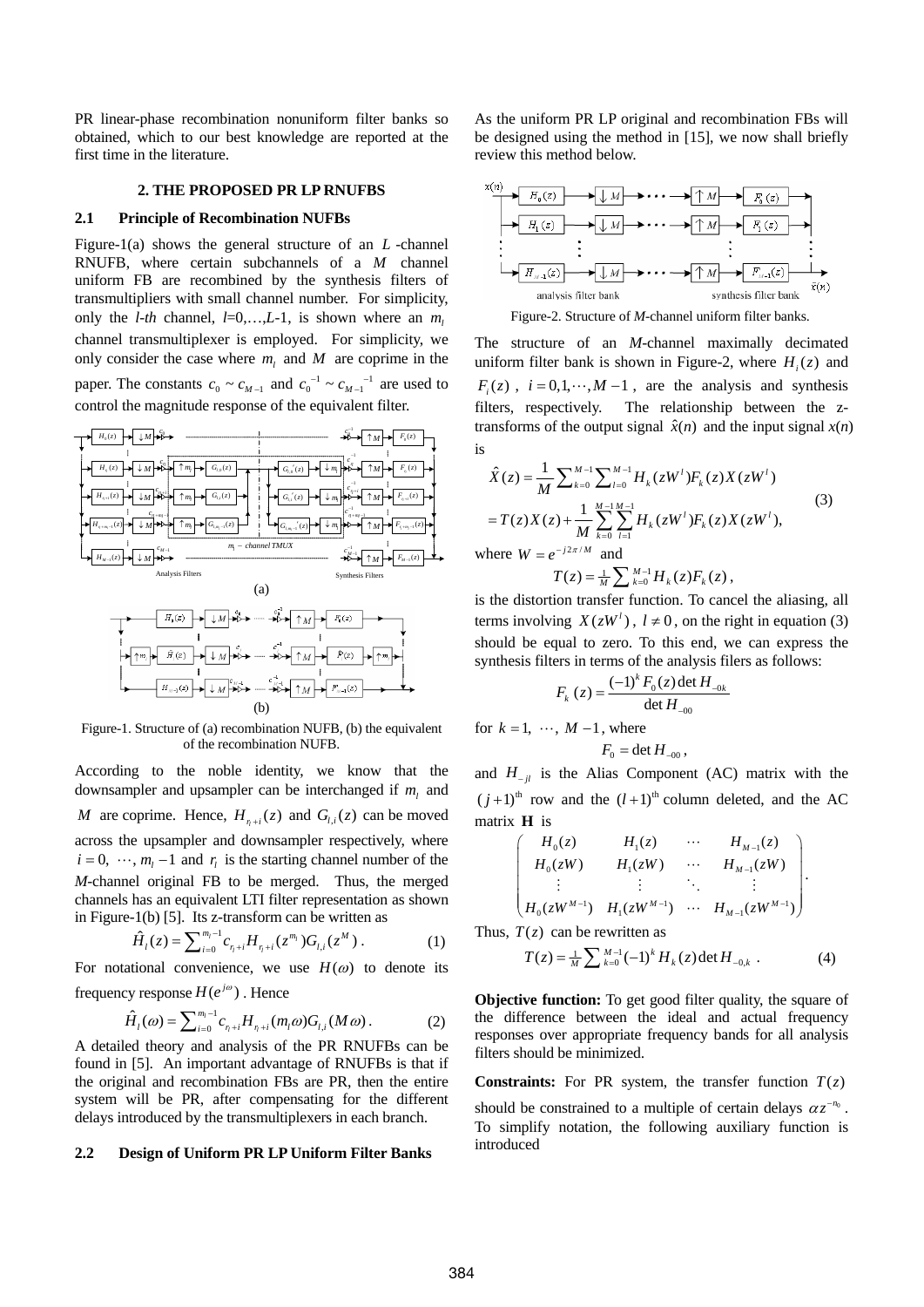$$
Q(z) = \sum_{n=0}^{N-1} q(n) z^{-n} = H_0(z) F_0(z) , \qquad (5)
$$

where  $N = \sum_{i=0}^{M-1} N_i - M - 1$ , and  $N_i$  is the length of the filter  $H_i(z)$ . Substituting Eq. (5) into Eq. (4),  $T(z)$  in time domain, i.e.  $T(z) = \sum_{n=0}^{N-1} t(n) z^{-n}$  can be written as:

$$
t(n) = \begin{cases} q(n), & n = M(\frac{M-1}{2} + r), \text{ for some integer } r, \\ 0, & \text{otherwise.} \end{cases}
$$
 (6)

For a PR system,  $T(z)$  should be symmetric and of odd length. This permits the optimization program to focus only on the first  $(N+1)/2$  terms of  $T(z)$ , and only the center coefficient of  $T(z)$  is nonzero. According to Eq. (6), the requirements would apply as well to  $Q(z)$ , which will further reduce the number of the [variables](http://dict.cnki.net/dict_result.aspx?searchword=%e5%8f%98%e9%87%8f&tjType=sentence&style=&t=variables) constrained. More detailed can be found in [15].

## **2.3 The Matching conditions**

We note that the original and recombination FBs are to be designed by the method described in Section 2.2. To ensure that the equivalent filters of the merged channels in the RNUFB have good frequency characteristics, we found that they have to satisfy certain matching conditions. These conditions are suitable for the case that the uniform FBs have analysis/synthesis filters with equal length. As we know [1], this kind of LP FBs with equal length have alternate symmetry property (i.e., successive analysis filters are symmetric and anti-symmetric). We first summary in this section these matching condition and the delay the analysis later to Section 3.

#### **Matching conditions for the biorthogonal FBs:**

If the original/recombination FBs are biorthogonal, and if the starting channel number  $r_i$  is even, then in order to get an equivalent filter with good filter quality, the biorthogonal original and recombination FBs should satisfy the following conditions:

Condition 1: 
$$
c_{\eta+i} = -c_{\eta+i+1}
$$
,  
Condition 2: The transition band of  $G_{l,i}(z^M)$  should  
be similar to that of  $F_{\eta+i}(z^{m_l})$ .

 $L$  and  $L'$  are respectively the filter lengths of the original and recombination FBs.  $M$  and  $m_l$  are the channel number of the original and recombination FBs, respectively.

If the starting channel number  $r_i$  is odd, then the matching conditions read:

Condition 1:  $c_{r_i+i} = c_{r_i+i+1}$ . Condition 2: The transition band of  $G_{l,i}(z^M)$  should be similar to that of  $F_{r_i+i}(z^{m_i})$ .

## **Matching conditions for the orthogonal FBs:**

In [6], the matching conditions when the starting channel number  $r_i$  is even were derived as follows:

Condition 1: 
$$
c_{r_i+i} = -c_{r_i+i+1}
$$
.  
Condition 2: The transition band of  $G_{l,i}(z^M)$  should  
be similar to that of  $H_{r_i+i}(z^{m_i})$ .

For odd  $r_i$ , similar matching conditions can be deduced as follows:

Condition 1: 
$$
c_{\eta+i} = c_{\eta+i+1}
$$
.  
Condition 2: The transition band of  $G_{l,i}(z^M)$  should  
be similar to that of  $H_{\eta+i}(z^{m_l})$ .

For simplicity, we shall choose  $c_i$  either as 1 or -1 in the sequel.

## **3. ANALYSIS OF THE MATCHING CONDITIONS**

We now elaborate further on the matching conditions introduced in Section 2.3. It is well known that LP filters with symmetric and antisymmetic impulse responses can be written respectively as:

and

$$
f_{\rm{max}}
$$

 $H(\omega) = e^{-j\omega (L-1)/2} H_R(\omega)$ , (7)

$$
H(\omega) = je^{-j\omega(L-1)/2} H_R(\omega), \qquad (8)
$$

where *L* denotes the length of the filter  $H(\omega)$  and  $H_R(\omega)$ is its amplitude response.

 It is known from the property of LP FIR filters that the impulse response of lowpass LP filters must be symmetric. Moreover, for uniform LP FBs having analysis/synthesis filters with equal length, the FBs should have alternate symmetry property. Therefore, if the starting channel number  $r_l$  is even, the filter  $H_{r_l}(\omega)$  should be symmetric. That is, the equivalent filter expressed in Eq. (2) can be rewritten as

$$
\hat{H}_{l}(\omega) = e^{-j\omega \frac{m_{l}(L\omega - 1) + M(Lr - 1)}{2}} [c_{r_{l}} H_{Rr_{l}}(m_{l}\omega) G_{R0}(M\omega) \n- c_{r_{l}+1} H_{R(r_{l}+1)}(m_{l}\omega) G_{R1}(M\omega) \n+ c_{r_{l}+2} H_{R(r_{l}+2)}(m_{l}\omega) G_{R2}(M\omega) \n- \cdots c_{r_{l}+m_{l}-1} H_{R(r_{l}+m_{l}-1)}(m_{l}\omega) G_{R(m_{l}-1)}(M\omega)],
$$
\n(9)

where *Lo* and *Lr* denote the length of the analysis filters in the original FBs and the length of the synthesis filters in the recombination FB respectively. The term  $e^{-j\omega \frac{m_l(Lo-1)+M(Lr-1)}{2}}$  $e^{-j\omega \frac{m_l(Lo-1)+M(Lr-1)}{2}}$ is the phase response of the filter  $H_l(\omega)$ , and the remainder in the right side of Eq. (9) is the amplitude response. From Eq. (9), we know,  $c_{n+i} = -c_{n+i+1}$  is necessary for the equivalent filter to possess good frequency characteristic.

Similarly, if the starting channel number  $r_i$  is odd, the filter  $H_{n}(\omega)$  is antisymmetric. In this case, the equivalent filter expressed in Eq. (2) can be rewritten as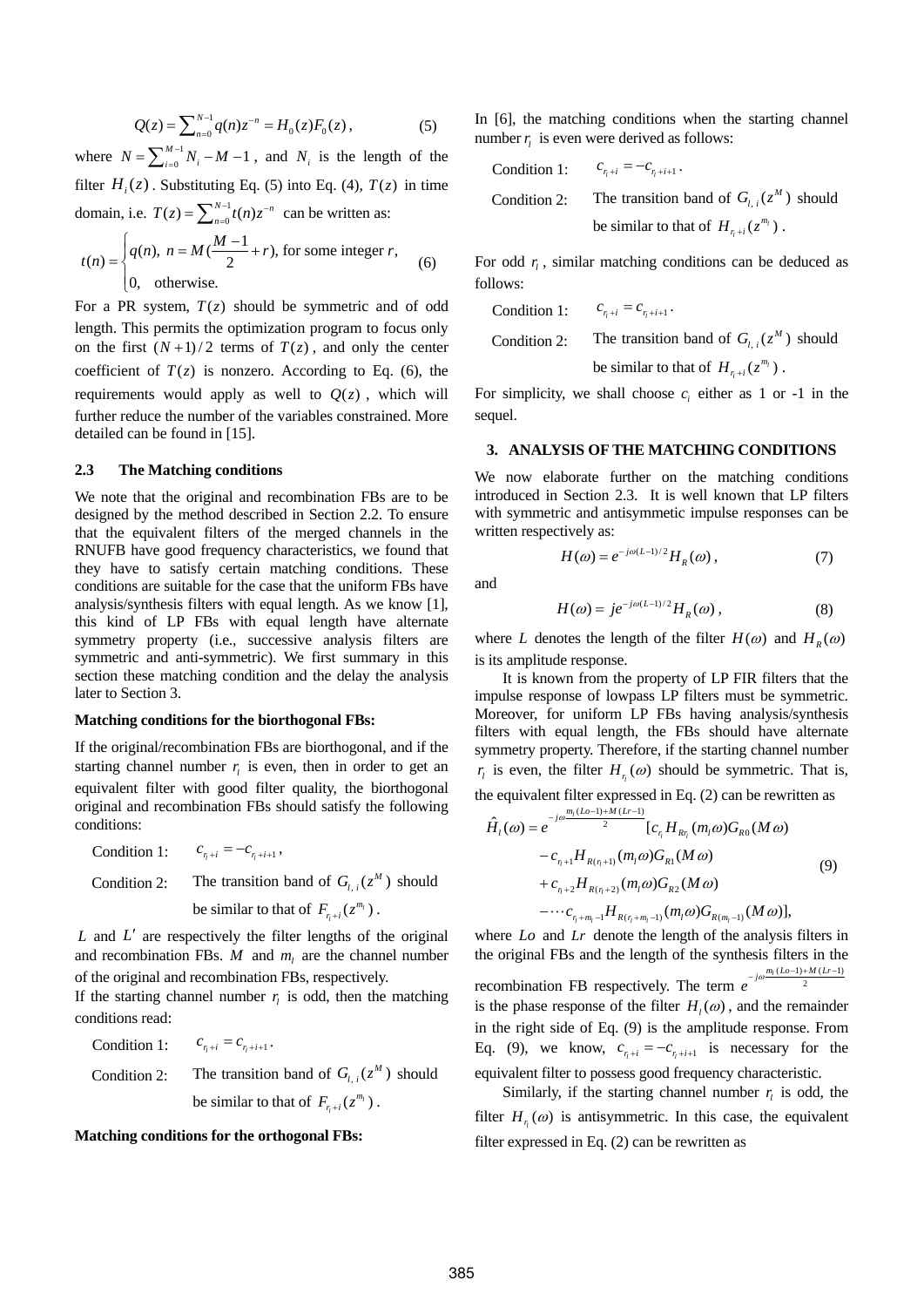$$
H_{l}(\omega) = j c_{r_{l}} e^{-j\omega \frac{m_{l}(L\omega - 1) + M(Lr - 1)}{2}} [H_{R_{r_{l}}} (m_{l}\omega) G_{R0} (M\omega) + c_{r_{l}+1} H_{R(r_{l}+1)} (m_{l}\omega) G_{R1} (M\omega) + c_{r_{l}+2} H_{R(r_{l}+2)} (m_{l}\omega) G_{R2} (M\omega) + \cdots c_{r_{l}+m_{l}-1} H_{R(r_{l}+m_{l}-1)} (m_{l}\omega) G_{R(m_{l}-1)} (M\omega)].
$$
\n(10)

Clearly,  $c_{n+1} = c_{n+1}$  is necessary for the equivalent filter to possess good frequency characteristics. On the hand, for PR uniform FBs, we should have

$$
\sum\nolimits_{i=0}^{M-1} H_i(z) F_i(z) = c z^{-n_0}.
$$

By replacing z by  $z^{m_l}$ , we obtain

$$
\sum_{i=0}^{M-1} H_i(z^{m_i}) F_i(z^{m_i}) = cz^{-m_i n_0} \t\t(11)
$$

The corresponding amplitude response is:

$$
\left|\sum_{i=0}^{M-1} H_i(m_i\omega) F_i(m_i\omega)\right| = c \,,\tag{12}
$$

or equivalently:

$$
\left| \sum_{i=0}^{\eta-1} H_i(m_i \omega) F_i(m_i \omega) + \sum_{i=\eta+m_i}^{M-1} H_i(m_i \omega) F_i(m_i \omega) + \sum_{i=0}^{m_i-1} H_{\eta+i}(m_i \omega) F_{\eta+i}(m_i \omega) \right| = c.
$$
\n(13)

As long as the stopband attenuation of the original FB is high, we can ensure that the passband of  $\sum_{m_1-1}^{m_1-1}$  1.1 (1) 1.1 (1) 1.1 (1) 1.1 (1) 1.1 (1) 1.1 (1) 1.1 (1) 1.1 (1) 1.1 (1) 1.1 (1) 1.1 (1) 1.1 (1) 1.1 (1) 1.1 (1) 1.1 (1) 1.1 (1) 1.1 (1) 1.1 (1) 1.1 (1) 1.1 (1) 1.1 (1)  $\int_{t_0}^{t_1-1} H_{\eta+i}(m_l\omega) F_{\eta+i}(m_l\omega)$  $\sum_{i=0}^{m_i-1} H_{r_i+i}(m_i \omega) F_{r_i+i}(m_i \omega)$  in the region of  $\left( \frac{l_1}{l_1} \pi, \frac{l_1 + m_1}{l_1} \right)$ *l l*  $r_i$   $r_i + m$  $\frac{r_i}{Mm_i}$   $\pi$ ,  $\frac{r_i + m_i}{Mm_i}$   $\pi$ ) is flat. Thus, by adjusting the design parameters of  $G_{l,i}^{u}(z)$  to make the shape of the filter  $G_i$ ,  $(M\omega)$  similar to that of  $F_{n+i}(m_i\omega)$ , (in order to get  $G_{l,i}(M\omega) = F_{n+i}(m_i\omega)$  ), the equivalent filter 1  $\hat{H}_{l}(z) = \sum_{i=0}^{m_{l}-1} c_{r_{l}+i} H_{r_{l}+i}(z^{m_{l}}) G_{l,i}(z^{M})$  $\hat{H}_l(z) = \sum_{i=0}^{m_l-1} c_{r_l+i} H_{r_l+i}(z^{m_l}) G_{l,i}(z^M)$  will possess good frequency characteristics.

 Since the orthogonal FBs are special cases of biorthogonal FBs, in which the amplitude shape of the synthesis filters are the same as the corresponding analysis filters. Similar results can readily be obtained.

# **4. DESIGN EXAMPLES**

**Example 1: LP RNUFBs with sampling factors (2/3, 1/3):**  The 3-channel original FB and 2-channel recombination FB, shown in Figure-3(a), are obtained by the method mentioned in Section 2.2. The lengths of the analysis filters  $H_i(z)$  and  $G_{0,i}(z)$  are 39 and 26, respectively. The passband and stopband cutoff frequencies of the resulting filters are as follows: for  $H_0(z)$  :  $\omega_p = 0.240\pi$ ,  $\omega_s = 0.476\pi$ ; for  $G_{0.0}(z)$  :  $\omega_p = 0.400\pi$  ,  $\omega_s = 0.600\pi$  ; for  $H_1(z)$  :  $\omega_{s_1}$ =0.233 $\pi$ ,  $\omega_{p_1}$ =0.433 $\pi$ ,  $\omega_{p_2}$ =0.567 $\pi$ ,  $\omega_{s_2}$ =0.767 $\pi$ ; and for  $G_{0,1}(z)$ :  $\omega_s = 0.255\pi$ ,  $\omega_p = 0.639\pi$ . Figure-3(b) shows the equivalent structure of this LP RNUFBS. Figures-4(a) and (b) depict the magnitude responses of the original and recombination FBs.



Figure-3. LP recombination NUFB with sampling factors (2/3, 1/3). (a) the indirect structure, and (b) the equivalent structure.



Figure-4. Magnitude responses of the analysis filters of (a) the 3 channel original FB, and (b) the 2-channel recombination FB.

The analysis/synthesis filters in the equivalent structure are shown in Figure-5(a) and (b), respectively. For the equivalent FB, the amplitude distortion and the aliasing error are  $2.554 \times 10^{-15}$  and  $7.729 \times 10^{-16}$ , respectively.



Figure-5. NUFB with samplers (2/3, 1/3). Magnitude responses of the equivalent (a) analysis filters, and (b) synthesis filters.

**Example 2 LP RNUFBs with sampling factors (1/3, 2/3):**  It is known that this kind of recombination NUFBs with odd starting channel number  $r_i$  cannot be realized even for ideal filters due to the shuffling of frequencies [16]. ("Shuffling" denotes the process in which a part of the signal's spectrum has been translated to another part in the spectrum.) Fortunately, the shuffling of frequencies can be corrected by multiplying the sequence  $\{(-1)^n\}$  to the input of the recombination FB. This is because multiplying with the sequence  $\{(-1)^n\}$  is equivalent to shifting the signal by  $\pi$  in frequency domain [4, 5]. Here, we consider a NUFB with samplers (1/3, 2/3) as an example. Figure-6 shows the corresponding structure of this FB.